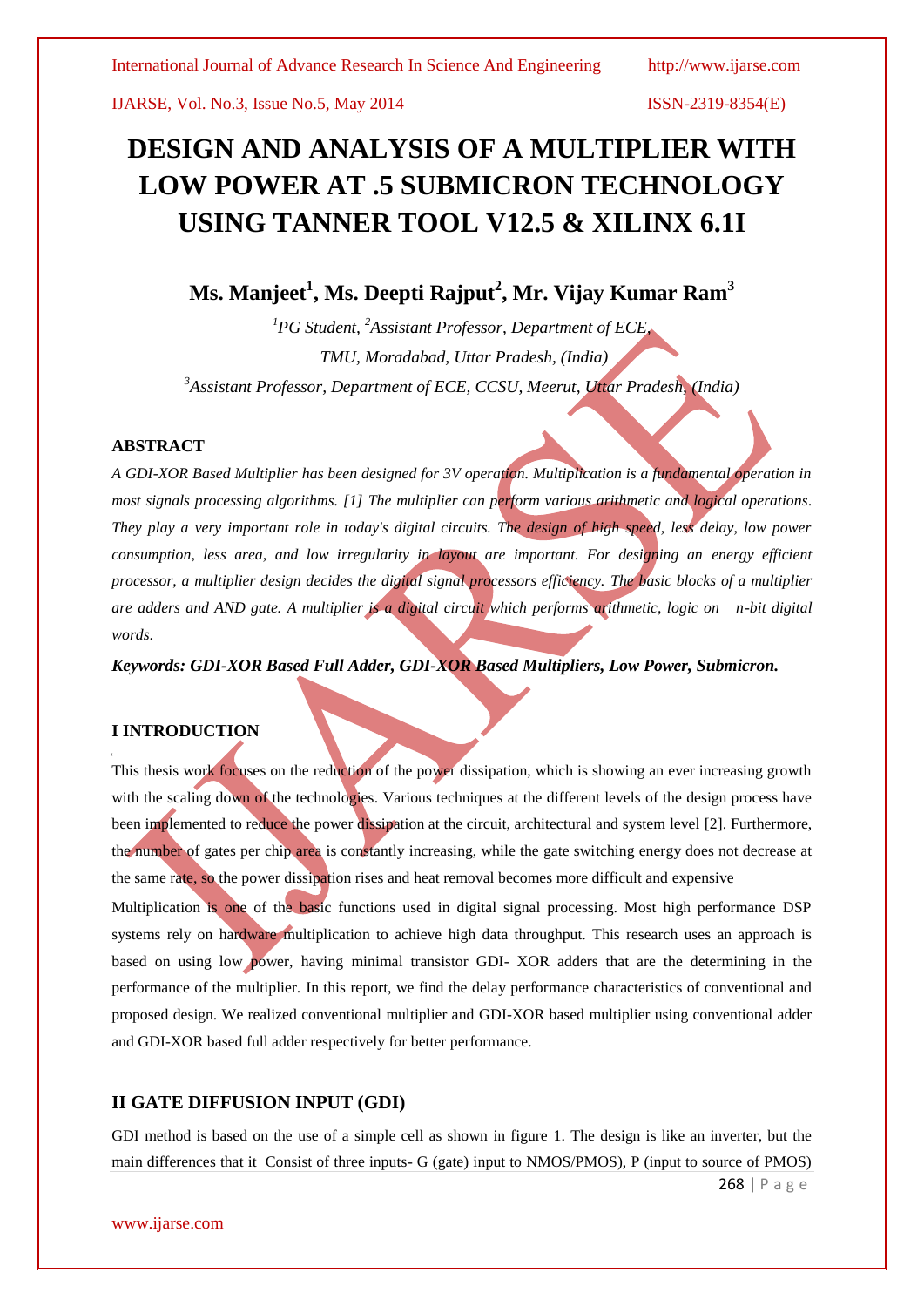## IJARSE, Vol. No.3, Issue No.5, May 2014 ISSN-2319-8354(E)

and N (input to source of NMOS) and Bulks of both NMOS and PMOS are connected to N or P (respectively), so it can be biased with CMOS inverter.



| N             | P          | G | Out     | <b>Function</b> |
|---------------|------------|---|---------|-----------------|
| $\Omega$      | R          |   | AB      | F1              |
| R             | $\cdot$ 1' |   | $A + B$ | F <sub>2</sub>  |
| .1            | в          |   | $A + B$ | <b>OR</b>       |
| R             | $\Omega$   |   | AB      | <b>AND</b>      |
| $\mathcal{C}$ | R          |   | $AB+AC$ | <b>MUX</b>      |

**Table: 1 Various Logic Functions Of GDI Cell**

## **Fig. 1: Basic GDI Cell**

## **III CMOS Inverter**

An inverter or NOT gate is logic gate which invert circuit outputs a voltage representing the opposite logic level to its input. Inverters can be constructed using a single NMOS transistor or a single PMOS transistor coupled with a resistor.







## **Waveforms:**





#### **ii) AC Analysis**



269 | P a g e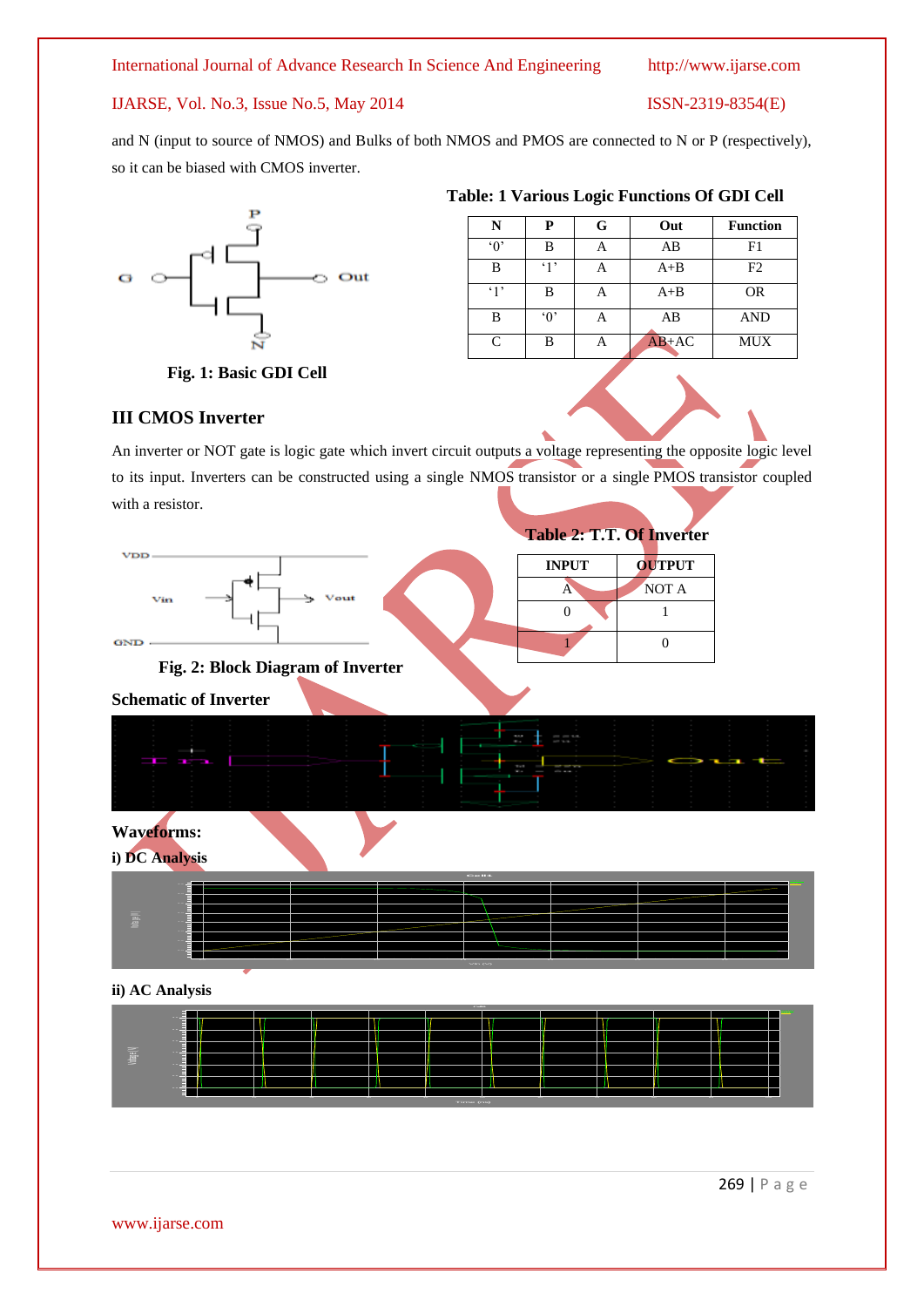IJARSE, Vol. No.3, Issue No.5, May 2014 ISSN-2319-8354(E)

## **iii)Layout**

|                     |  | 1111 |             | <b>STATISTICS</b><br>as.                         |                                                            |  |  | $\frac{1}{2}$ |  |
|---------------------|--|------|-------------|--------------------------------------------------|------------------------------------------------------------|--|--|---------------|--|
|                     |  | ÷    | <b>ROND</b> | $-$<br>346<br><b><i>SEC 254.1.</i></b><br>$\sim$ | the first party of the company<br>$\overline{\phantom{m}}$ |  |  |               |  |
| $-1$ $+1$ $-1$ $-1$ |  |      |             |                                                  |                                                            |  |  |               |  |
|                     |  |      |             |                                                  |                                                            |  |  |               |  |
|                     |  |      |             |                                                  |                                                            |  |  | 天地            |  |
| T.                  |  |      |             |                                                  |                                                            |  |  |               |  |
| =                   |  |      |             |                                                  |                                                            |  |  |               |  |
|                     |  |      |             |                                                  |                                                            |  |  |               |  |
|                     |  |      |             |                                                  |                                                            |  |  |               |  |
|                     |  |      |             |                                                  |                                                            |  |  |               |  |

## **IV GDI BASED AND GATE**

A two input CMOS AND Gate, the AND function can be obtained with CMOS pairs. PMOS devices are in parallel to provide pull-up configuration and NMOS devices are in series to provide pull-down configuration.



## **Fig. 3: Block Diagram of AND Gate**

**Schematic and waveform (DC and AC Analysis)** 

## **Schematic**

| <b>AND OF REAL PROPERTY</b>                                                                                       | and the local state and the control of the state and state (MP)                                                                                      | $1 - 1 + 1$                             |                                                                                                                                                                                                                                                                                                                                              |                     |                                                                                                                                                                                                                                                                                                                                                                                                                                                                       |
|-------------------------------------------------------------------------------------------------------------------|------------------------------------------------------------------------------------------------------------------------------------------------------|-----------------------------------------|----------------------------------------------------------------------------------------------------------------------------------------------------------------------------------------------------------------------------------------------------------------------------------------------------------------------------------------------|---------------------|-----------------------------------------------------------------------------------------------------------------------------------------------------------------------------------------------------------------------------------------------------------------------------------------------------------------------------------------------------------------------------------------------------------------------------------------------------------------------|
| A. D. G. A. Louis And Half<br><b>International C</b><br>$-$<br>$\frac{1}{2}$<br>Add-<br>LESSAGE.<br><b>Common</b> | The main time that the property from the second time and a second to the control of<br>THE STATE CARD COMPANY AND CONTRACTOR<br>$-1$<br>--<br>$-0.1$ | <b>CONTRACTOR</b><br>Tri AL<br>工 19 351 | 2001   LONG   LONG   LONG   LONG   LONG   LONG   LONG   LONG   LONG   LONG   LONG   LONG   LONG   LONG   LONG   LONG   LONG   LONG   LONG   LONG   LONG   LONG   LONG   LONG   LONG   LONG   LONG   LONG   LONG   LONG   LONG<br>TAX CONTRACT<br>the property of the control<br><b>CENT</b><br>C111<br><b>State State</b><br>the controllers | <b>SALESTER</b> ST. | $-77.77$<br>of a red Principal State<br><b>SPORTFORMS OF STREET</b><br><b>Web LEAST CARD TO MAY IT COM</b><br><b>MARK ST</b><br>Sold condit (1964), where<br>t, m<br>CREEKING<br>THE R. LEWIS<br>3227<br>THE SHOPPER TO<br><b>Contract</b><br>with the state of the factor<br><b>TRANSVILLE</b><br>E. - Incredit<br>yearing.<br>Service President<br><b>TEROPERTY</b><br>THE REPORTER SERVER<br><b>School</b><br><b>CARDINAL</b><br>Polan Trailer<br><b>CAIN HOLL</b> |
|                                                                                                                   | <b>CARLO BEE</b>                                                                                                                                     |                                         |                                                                                                                                                                                                                                                                                                                                              | <b>SALE</b>         | There is a concerned<br><b>KINDING</b>                                                                                                                                                                                                                                                                                                                                                                                                                                |
|                                                                                                                   | <b>Waveforms</b><br>i) DC Analysis                                                                                                                   |                                         |                                                                                                                                                                                                                                                                                                                                              |                     |                                                                                                                                                                                                                                                                                                                                                                                                                                                                       |
| $\overline{\overline{\overline{B}}}$                                                                              |                                                                                                                                                      |                                         |                                                                                                                                                                                                                                                                                                                                              |                     |                                                                                                                                                                                                                                                                                                                                                                                                                                                                       |
| 垂                                                                                                                 |                                                                                                                                                      |                                         |                                                                                                                                                                                                                                                                                                                                              |                     |                                                                                                                                                                                                                                                                                                                                                                                                                                                                       |
| ÷                                                                                                                 |                                                                                                                                                      |                                         | <b>County</b>                                                                                                                                                                                                                                                                                                                                |                     |                                                                                                                                                                                                                                                                                                                                                                                                                                                                       |

### **ii) AC Analysis**

|                  | ii) AC Analysis |  |  | <b>COMMERCIAL</b> |  |  |  |
|------------------|-----------------|--|--|-------------------|--|--|--|
| - 夏川             |                 |  |  |                   |  |  |  |
| $\overline{R}$ . |                 |  |  |                   |  |  |  |
| i gi             |                 |  |  |                   |  |  |  |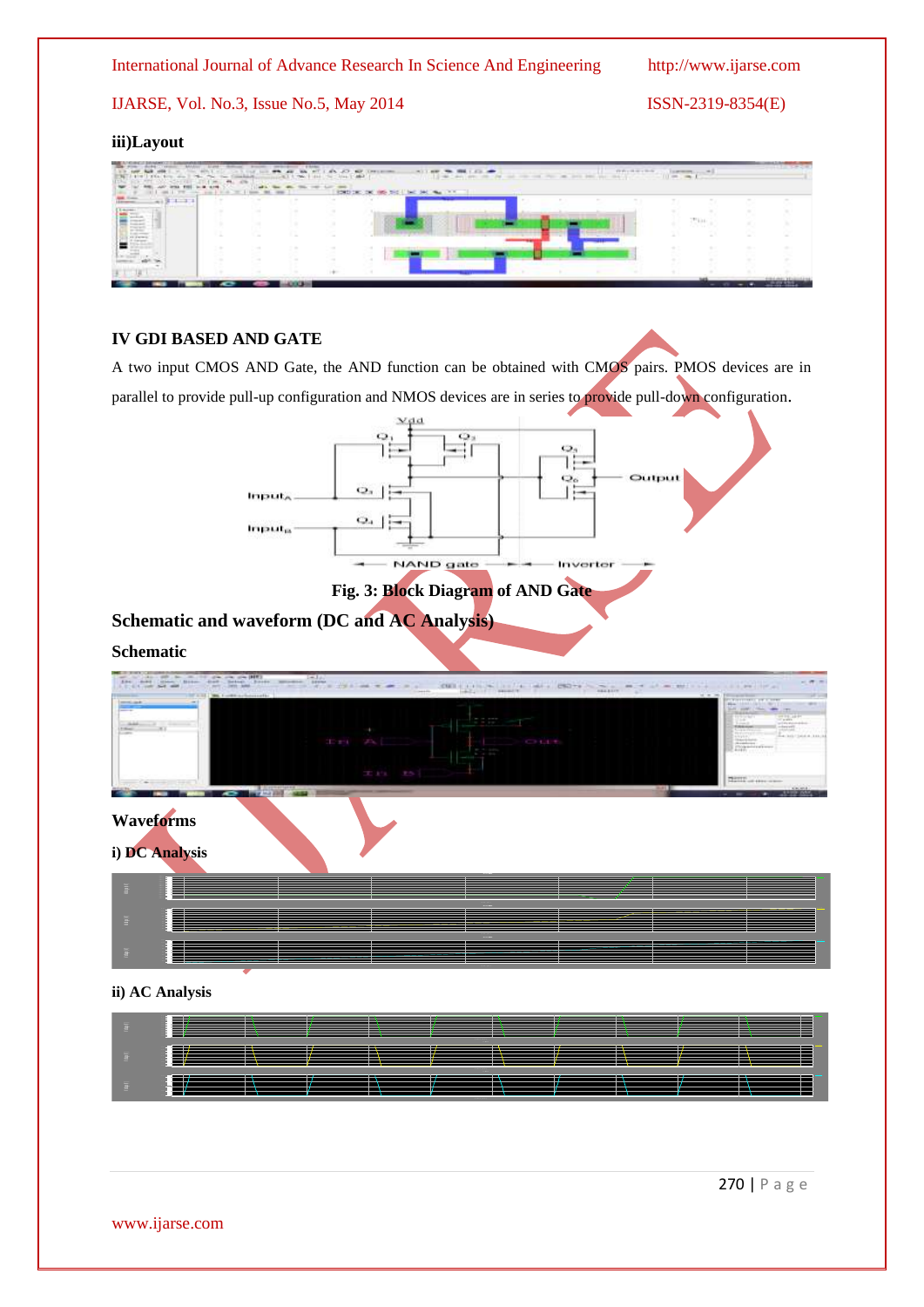IJARSE, Vol. No.3, Issue No.5, May 2014 ISSN-2319-8354(E)

## **V ADDER MODULES**

Adders are the fundamental building blocks in all the multiplier modules. Fast and efficient full adders play a key role in the performance of the entire system. A full adder could be defined as a combinational circuit that forms the arithmetic sum of three input bits. The Boolean expressions for the SUM and CARRY bits are as shown below.



271 | P a g e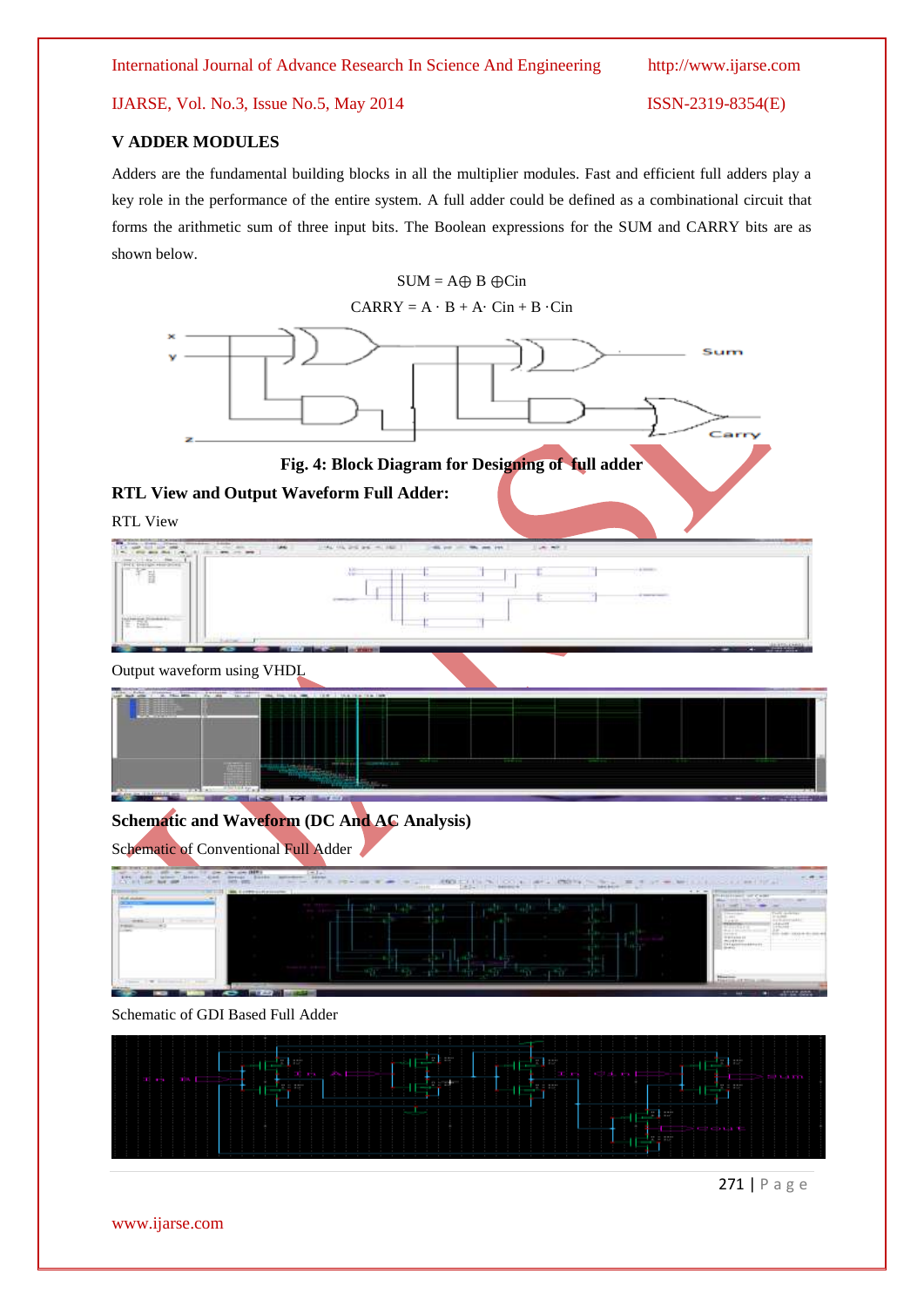IJARSE, Vol. No.3, Issue No.5, May 2014 ISSN-2319-8354(E)

## **Waveforms**

#### **i) DC Analysis**

|      | i) DC Analysis |  |
|------|----------------|--|
| −ē.  |                |  |
| - 5  |                |  |
| ∴ă.  |                |  |
| - E  |                |  |
| - 31 |                |  |

#### **ii) AC Analysis**

|            | ii) AC Analysis |  |  |  |  |  |
|------------|-----------------|--|--|--|--|--|
| $\ddot{=}$ |                 |  |  |  |  |  |
|            |                 |  |  |  |  |  |
|            |                 |  |  |  |  |  |
|            |                 |  |  |  |  |  |
|            |                 |  |  |  |  |  |

#### **VI MULTIPLIER**

The addition is vital in many applications such as ALUs, multiply-and accumulates (MAC) units in DSPs, and microprocessor [3]. Different multipliers implementation are exists Where as some are good for low power dissipation. In the implementation of digital multipliers binary adders are an essential component [4]. Designing multipliers with low power, energy efficient adders reduce the power consumption and efficiency of multipliers.

## **6.1 Conventional Multiplier**

An array multiplier is very regular in structure. It uses short wires that go from one full adder to adjacent full adders horizontally; vertically test can compute all and terms simultaneously [5]. The terms are summed by an array of 'n [n - 2]' full adders and 'n' no of half adders. The advantage of array multiplier is its regular structure. This reduces the risk of mistakes and also reduces layout design time. This regular layout is widely used in DSP chips. Array Multiplier gives more power consumption as well as optimum number of components required, but delay for this multiplier is larger. It also requires larger number of gates because of which area is also increased; due to this array multiplier is less economical .Thus, it is a fast multiplier but hardware complexity is high.

## **6.2 GDI-XOR Multiplier**

In this proposed architecture we are using GDI-XOR full adder and sleepy and gate to design the total architecture with low power dissipation. Here we designed multiplier architectures in array and tree style with these low power components for VLSI and Embedded applications.

## **VII 7.1 2Bit Multiplier**

#### **RTL View and Output Waveform Full Adder**

#### RTL View



272 | P a g e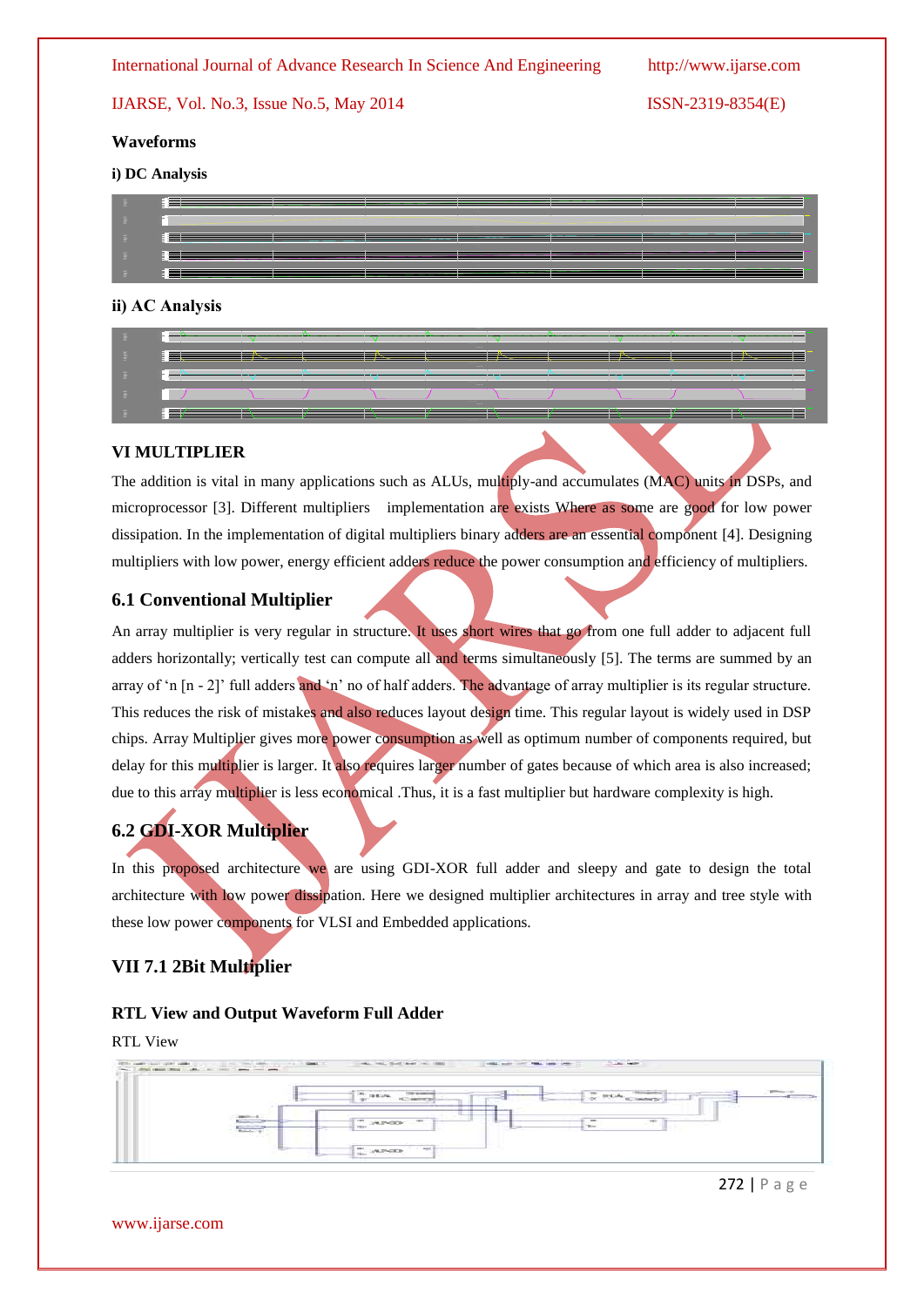

## IJARSE, Vol. No.3, Issue No.5, May 2014 ISSN-2319-8354(E)

Output waveform using VHDL



## **Schematic And Waveform (DC And AC Analysis)**

Schematic of Conventional 2Bit Multiplier



## **7.2 Block Diagram for Designing of 4 Bit Multipliers**



273 | P a g e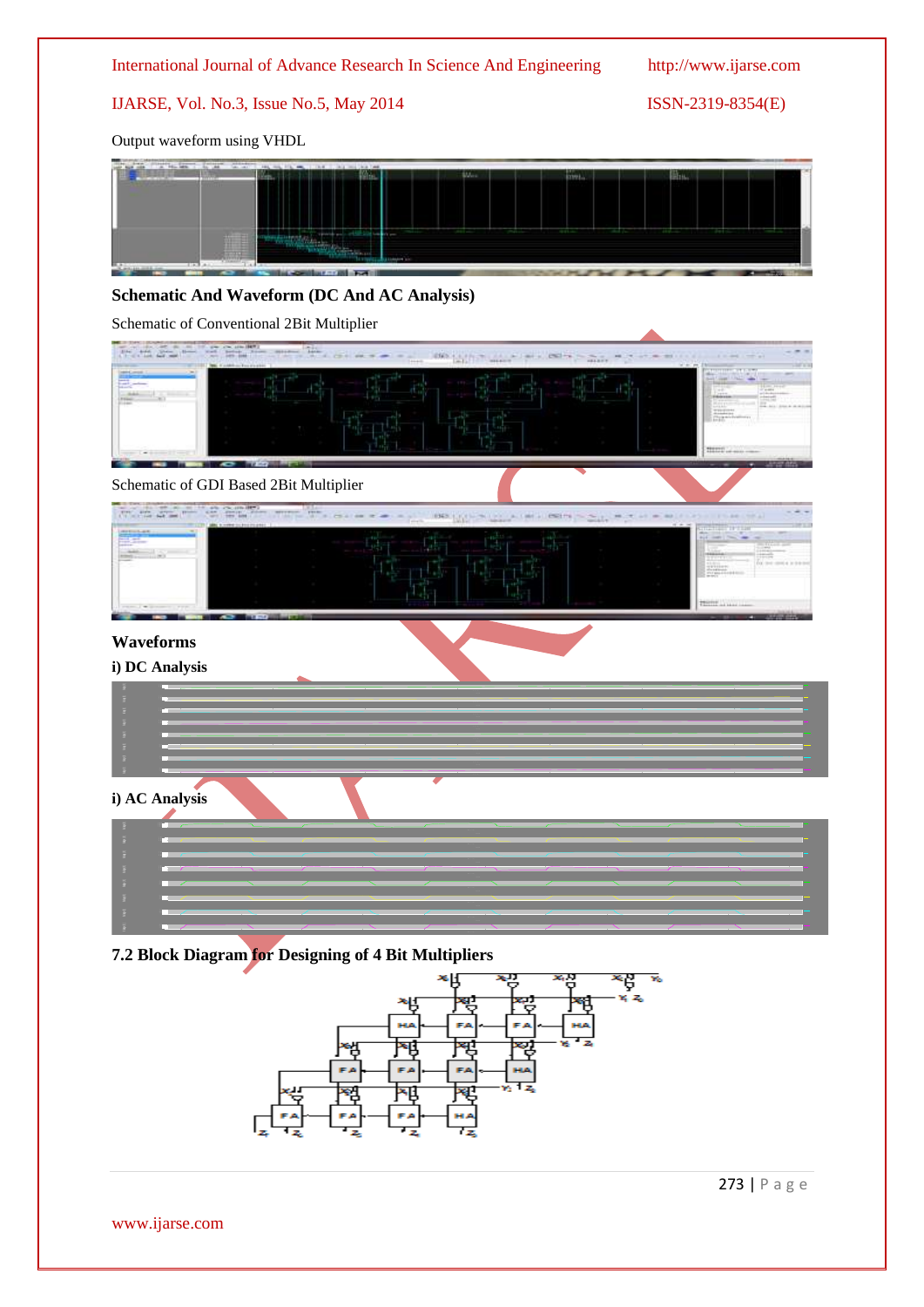IJARSE, Vol. No.3, Issue No.5, May 2014 ISSN-2319-8354(E)

## **RTL View and waveform of 4 Bit Multipliers**

RTL View:



Output waveform using VHDL:



## **Schematic and waveform (DC and AC Analysis)**

Schematic of Conventional 4Bit Multiplier

| $\begin{bmatrix} \frac{1}{\sqrt{2}}\frac{1}{\sqrt{2}}\frac{1}{\sqrt{2}}\\ \frac{1}{\sqrt{2}}\frac{1}{\sqrt{2}}\frac{1}{\sqrt{2}}\frac{1}{\sqrt{2}}\frac{1}{\sqrt{2}}\frac{1}{\sqrt{2}}\frac{1}{\sqrt{2}}\frac{1}{\sqrt{2}}\frac{1}{\sqrt{2}}\frac{1}{\sqrt{2}}\frac{1}{\sqrt{2}}\frac{1}{\sqrt{2}}\frac{1}{\sqrt{2}}\frac{1}{\sqrt{2}}\frac{1}{\sqrt{2}}\frac{1}{\sqrt{2}}\frac{1}{\sqrt{2}}\frac{1}{\sqrt{2}}\frac{$ |  |
|-----------------------------------------------------------------------------------------------------------------------------------------------------------------------------------------------------------------------------------------------------------------------------------------------------------------------------------------------------------------------------------------------------------------------|--|
|                                                                                                                                                                                                                                                                                                                                                                                                                       |  |
| ्हा को<br>香山                                                                                                                                                                                                                                                                                                                                                                                                          |  |
| <b>【程度】</b>                                                                                                                                                                                                                                                                                                                                                                                                           |  |

## Schematic of GDI Based 4Bit Multiplier

|                                                                                                                                                                             | n på <sup>en</sup> terna <sub>tea</sub> n på på <sub>te</sub> n<br>$\frac{1}{4}$ and $\frac{1}{2}$ and $\frac{1}{4}$ and $\frac{1}{4}$ and $\frac{1}{4}$<br>四兩                                                                                                                                                                                                                                         |    |
|-----------------------------------------------------------------------------------------------------------------------------------------------------------------------------|--------------------------------------------------------------------------------------------------------------------------------------------------------------------------------------------------------------------------------------------------------------------------------------------------------------------------------------------------------------------------------------------------------|----|
|                                                                                                                                                                             |                                                                                                                                                                                                                                                                                                                                                                                                        |    |
| <b>PCC 「CE LOST CE LO</b>                                                                                                                                                   | $\frac{1}{2} \left[ \frac{1}{16} \frac{1}{3} + \frac{1}{16} \frac{1}{3} + \frac{1}{3} \frac{1}{3} + \frac{1}{3} \frac{1}{3} \frac{1}{3} \right] \left[ \frac{1}{16} \frac{1}{3} + \frac{1}{16} \frac{1}{3} + \frac{1}{16} \frac{1}{3} + \frac{1}{16} \frac{1}{3} \right] \left[ \frac{1}{16} \frac{1}{3} + \frac{1}{16} \frac{1}{3} + \frac{1}{16} \frac{1}{3} \right] \left[ \frac{1}{16} \frac{1}{3$ |    |
|                                                                                                                                                                             |                                                                                                                                                                                                                                                                                                                                                                                                        |    |
| $\mathbb{E}[\mathbb{E}[\mathbb{E}^{(1)}_t] = \mathbb{E}[\mathbb{E}^{(1)}_t] \mathbb{E}[\mathbb{E}^{(1)}_t] = \mathbb{E}[\mathbb{E}^{(1)}_t] \mathbb{E}[\mathbb{E}^{(1)}_t]$ | <b>西德·喀拉卡西</b>                                                                                                                                                                                                                                                                                                                                                                                         | 機磨 |
|                                                                                                                                                                             |                                                                                                                                                                                                                                                                                                                                                                                                        |    |

## **Waveforms**

**i) DC Analysis**

| <b>THE COMMUNISTIC OF REAL PROPERTY.</b>  |                                                                                                                                                                                                                                      |
|-------------------------------------------|--------------------------------------------------------------------------------------------------------------------------------------------------------------------------------------------------------------------------------------|
|                                           | and the contract of the contract of the contract of the contract of the contract of the contract of the contract of the contract of the contract of the contract of the contract of the contract of the contract of the contra       |
| <u> 2001 - Saman Management (f. 1989)</u> |                                                                                                                                                                                                                                      |
|                                           | <u> 1999 - Jan Samuel Barn, amerikan bernama pendang pada 1990 - 1990 - 1990 - 1990 - 1990 - 1990 - 1990 - 1990 - 1990 - 1990 - 1990 - 1990 - 1990 - 1990 - 1990 - 1990 - 1990 - 1990 - 1990 - 1990 - 1990 - 1990 - 1990 - 1990 </u> |
|                                           |                                                                                                                                                                                                                                      |
|                                           |                                                                                                                                                                                                                                      |
|                                           | <u> 1980 - Andrea Stadt Germany, Amerikaansk politik (* 1980)</u>                                                                                                                                                                    |
|                                           |                                                                                                                                                                                                                                      |

## **ii) AC Analysis**

| —                                                                                                                                                                                                                                    | $\overline{\phantom{a}}$ |   |      |                            |                                                                                                                        |  |  |
|--------------------------------------------------------------------------------------------------------------------------------------------------------------------------------------------------------------------------------------|--------------------------|---|------|----------------------------|------------------------------------------------------------------------------------------------------------------------|--|--|
| F I                                                                                                                                                                                                                                  |                          |   |      |                            |                                                                                                                        |  |  |
| <b>The Contract of the Contract of the Contract of The Contract of The Contract of The Contract of The Contract of The Contract of The Contract of The Contract of The Contract of The Contract of The Contract of The Contract </b> |                          |   |      |                            |                                                                                                                        |  |  |
| EТ<br><b>THE PARTITION</b>                                                                                                                                                                                                           |                          |   | T Z  |                            |                                                                                                                        |  |  |
| ┉                                                                                                                                                                                                                                    |                          |   |      |                            |                                                                                                                        |  |  |
| ш<br><b>THE SALE ROOM</b>                                                                                                                                                                                                            |                          |   |      |                            |                                                                                                                        |  |  |
|                                                                                                                                                                                                                                      |                          |   |      |                            |                                                                                                                        |  |  |
|                                                                                                                                                                                                                                      |                          |   |      |                            |                                                                                                                        |  |  |
|                                                                                                                                                                                                                                      |                          | ┳ | mezo | __________________________ | <u>sun a component de la provincia de la provincia de la provincia de la provincia de la provincia de la provincia</u> |  |  |

274 | P a g e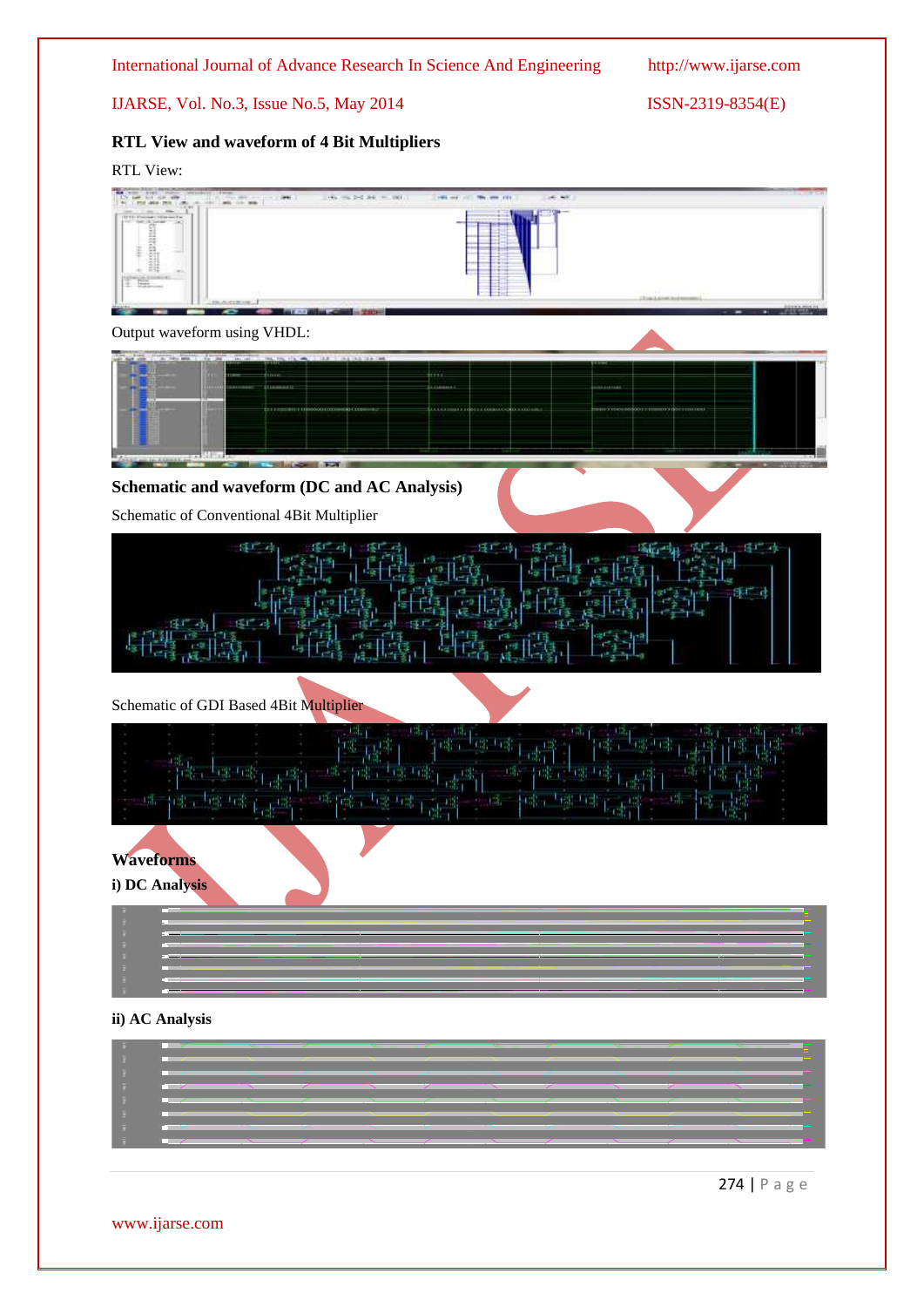IJARSE, Vol. No.3, Issue No.5, May 2014 ISSN-2319-8354(E)

## **7.3 RTL View and waveform of 8 Bit Multipliers**

## RTL View:

| <b>CARLO AND</b><br>$\sim$                                                                                                             |                                                      |                     |        | $A$ with<br><b>CONTRACTOR</b> |                                                                             |
|----------------------------------------------------------------------------------------------------------------------------------------|------------------------------------------------------|---------------------|--------|-------------------------------|-----------------------------------------------------------------------------|
| œ.<br>31<br>\$1.75 Platter Herman Lat<br><b>THERMORES</b><br>$-1$<br>l<br>l<br><b>COL</b><br>222<br>譜<br>141<br>Ŧ<br><b>CONTRACTOR</b> | u<br><br>dental a<br>_<br>Ħ<br><b>All collection</b> | $\sim$<br>---<br>-- | _<br>÷ | ---<br>---                    | <b>Contract of Contract of Contract</b><br>n an<br>--<br>---<br>The Control |

## Output waveform using VHDL



## **Schematic and waveform (DC and AC Analysis)**

Schematic of 8Bit Multiplier:

| $\frac{1}{2}[\frac{1}{2},\frac{1}{2},\frac{1}{2}]\cdot [\frac{1}{2},\frac{1}{2},\frac{1}{2}]\cdot [\frac{1}{2},\frac{1}{2}]\cdot [\frac{1}{2},\frac{1}{2}]\cdot [\frac{1}{2},\frac{1}{2}]\cdot [\frac{1}{2},\frac{1}{2}]\cdot [\frac{1}{2},\frac{1}{2}]\cdot [\frac{1}{2},\frac{1}{2}]\cdot [\frac{1}{2},\frac{1}{2}]\cdot [\frac{1}{2},\frac{1}{2}]\cdot [\frac{1}{2},\frac{1}{2}]\cdot [\frac{1}{2},\frac{1}{2}]\cdot [\frac{1}{2},$<br>4 年(4) 海外<br>國<br><b>The set of 1</b> 2 |
|-----------------------------------------------------------------------------------------------------------------------------------------------------------------------------------------------------------------------------------------------------------------------------------------------------------------------------------------------------------------------------------------------------------------------------------------------------------------------------------|
|                                                                                                                                                                                                                                                                                                                                                                                                                                                                                   |
|                                                                                                                                                                                                                                                                                                                                                                                                                                                                                   |
|                                                                                                                                                                                                                                                                                                                                                                                                                                                                                   |
|                                                                                                                                                                                                                                                                                                                                                                                                                                                                                   |
|                                                                                                                                                                                                                                                                                                                                                                                                                                                                                   |
| <b>TABLE</b>                                                                                                                                                                                                                                                                                                                                                                                                                                                                      |
|                                                                                                                                                                                                                                                                                                                                                                                                                                                                                   |
| ार किरोमानी <sub>है।</sub> वि                                                                                                                                                                                                                                                                                                                                                                                                                                                     |
| $\mathcal{L} = \{ \frac{1}{2} \mathcal{L}_{1} + \frac{1}{2} \mathcal{L}_{2} + \frac{1}{2} \mathcal{L}_{3} + \frac{1}{2} \mathcal{L}_{4} + \frac{1}{2} \mathcal{L}_{5} + \frac{1}{2} \mathcal{L}_{6} + \frac{1}{2} \mathcal{L}_{7} + \frac{1}{2} \mathcal{L}_{8} + \frac{1}{2} \mathcal{L}_{9} + \frac{1}{2} \mathcal{L}_{1} + \frac{1}{2} \mathcal{L}_{1} + \frac{1}{2} \mathcal{L}_{1} + \frac{1}{2} \mathcal{L}_{1} + \frac{$<br><sup>解释</sup> 话 当性性                            |
|                                                                                                                                                                                                                                                                                                                                                                                                                                                                                   |

## **Waveforms**

### **i) DC Analysis:**

| ----------------------------------- |              |
|-------------------------------------|--------------|
|                                     |              |
|                                     |              |
|                                     |              |
|                                     |              |
|                                     |              |
| ____                                |              |
| ------------------------------      |              |
|                                     | ------------ |
|                                     |              |
|                                     |              |
|                                     |              |

## **ii) AC Analysis:**

| <b>RUBBERT CONTROLLERS AND RESIDENTS AND RUBBERT AND RESIDENTS AND RESIDENTS AND RUBBERT</b> |
|----------------------------------------------------------------------------------------------|
| <b>,我们要在这里的时候,我们也不能在这里的时候,我们也不知道我们的时候就是我们的,我们也不知道你们的事情。"我们的时候,我们就是我们的人,我们也不知道</b>            |
|                                                                                              |
| <b>我们的想要想要有什么?我们的话都不是我的爱慕的话也有很多事情,我们的我要想要什么都能够的我们要要做一些要求我,不知道我想的,我要你要想要的你们的事情的事情</b> 。       |
|                                                                                              |
| T11855721191117711233882514785721111783727258825172017122111233391456333311112317            |
|                                                                                              |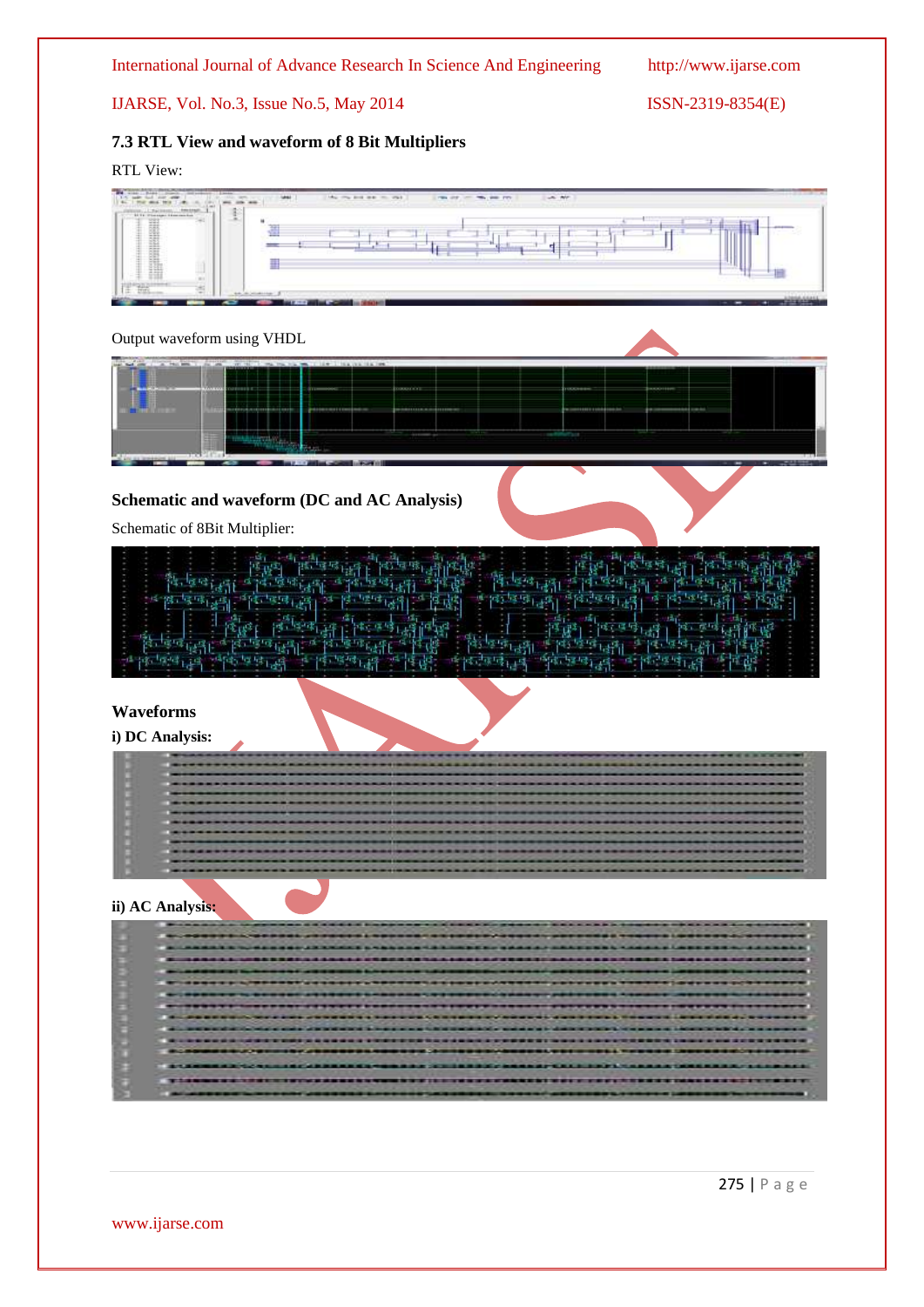



276 | P a g e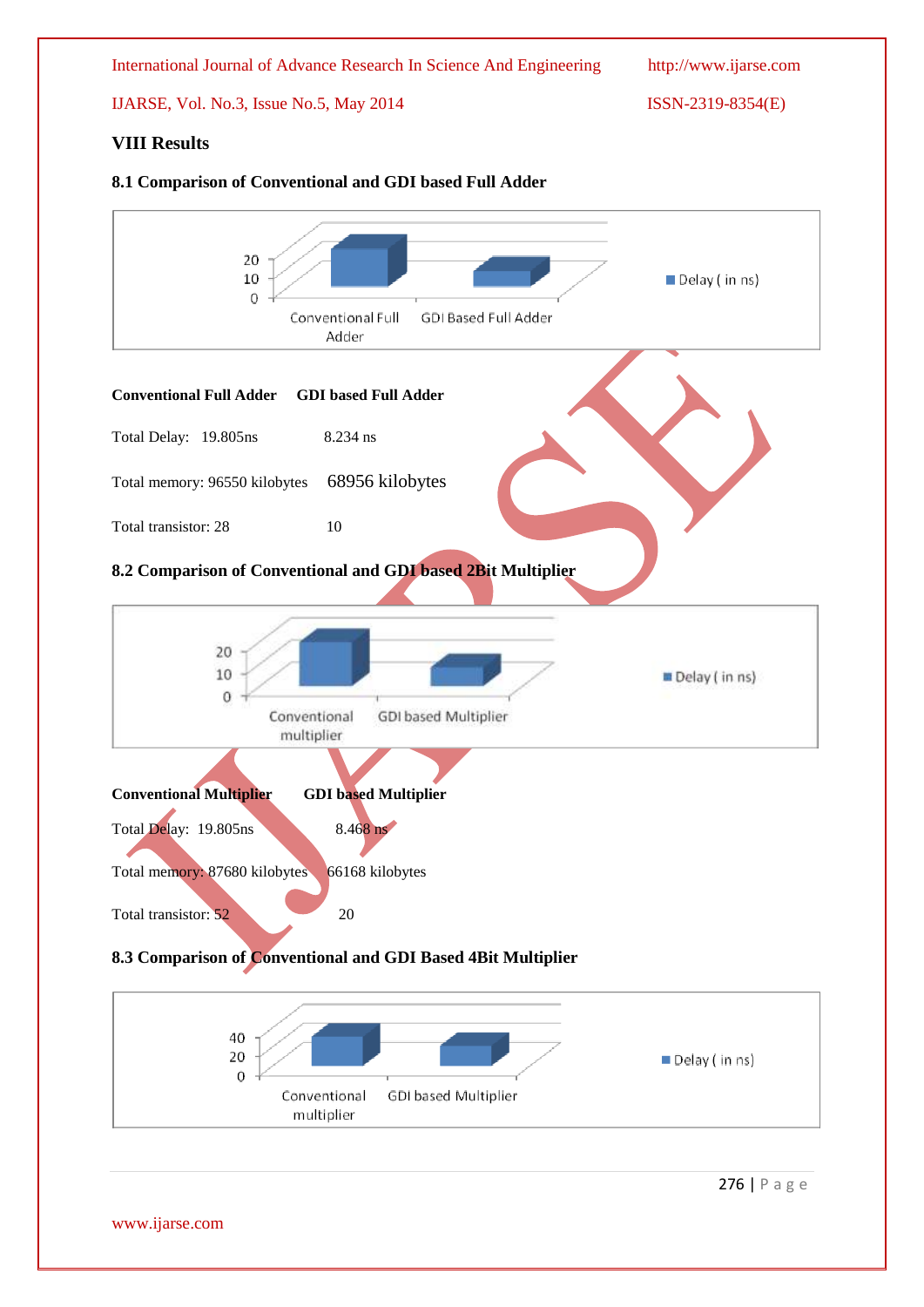#### IJARSE, Vol. No.3, Issue No.5, May 2014 ISSN-2319-8354(E)

| <b>Conventional Multiplier GDI based Multiplier</b> |           |
|-----------------------------------------------------|-----------|
| Total Delay: 30.468 ns                              | 21.068 ns |
| Total memory: 80590 kilobytes 67960 kilobytes       |           |
| Total transistor: 528                               | 128       |

## **8.4 Comparison of Conventional and GDI based 8 Bit Multiplier**



We evaluate the performance of conventional and modified GDI-XOR multipliers and implement. For Design Entry, we used TANNER TOOS v12.5 and Model Sim6.5c and design with VHDL. In order to get the power report and delay report we synthesize these multipliers using Xilinx ISE 6.1i.The comparison of synthesis report for convention al and modified multipliers. It has been observed that the proposed basic multiplier and GDI-XOR multiplier have less power consumption compared to general one. Here we are placing low power full adder GDI-XNOR full adder to reduce leakage power and we observed that in architectural model tree structural multiplier have less power consumption compared to array structural multiplier.

This newly proposed 4 bit multiplier architecture can be used to design all the low power VLSI and Embedded devices

## **REFERENCES**

[1] B. VamsiI Krishnai & K. Dhanunjaya, Analysis Aand Modeling of Low Power Array Multipliersusing Cadence Virtuoso Simulatorin 45 nm Technology, International Journal of Electronics, Communication & Instrumentation Engineering Research and Development (IJECIERD) ISSN 2249-684X Vol. 3, Issue 4, Oct 2013, 49-64